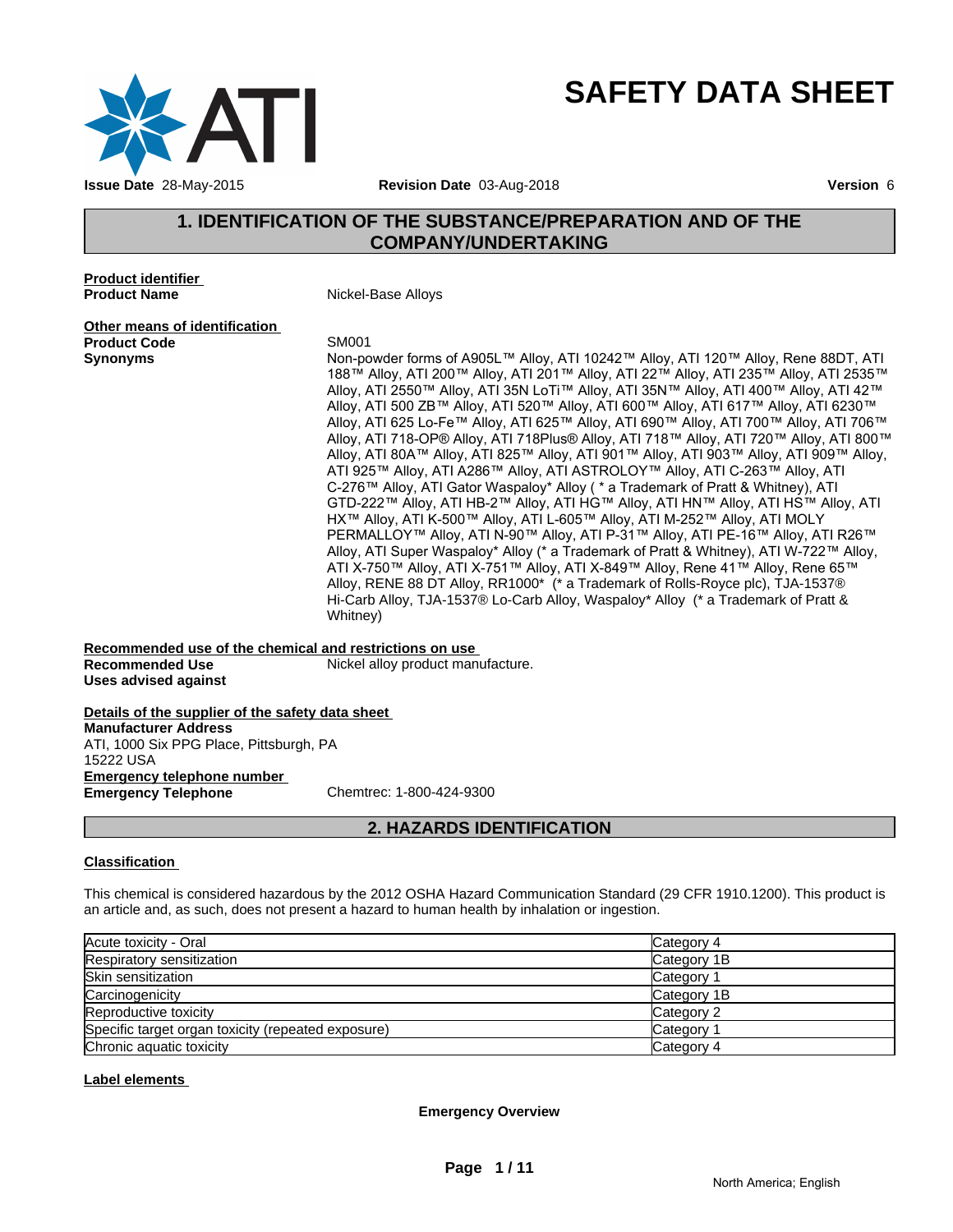#### **Danger**

**Hazard statements** Harmful if swallowed May cause allergy or asthma symptoms or breathing difficulties if inhaled May cause an allergic skin reaction May cause cancer Suspected of damaging fertility or the unborn child Causes damage to the respiratory tract through prolonged or repeated exposure if inhaled May cause long lasting harmful effects to aquatic life



**Appearance** Various massive product forms

**Physical state Solid <b>Contact Contact Contact Contact Contact Contact Contact Contact Contact Contact Contact Contact Contact Contact Contact Contact Contact Contact Contact Contact Contact Contact Contact Contact Contact** 

#### **Precautionary Statements - Prevention**

Do not handle until all safety precautions have been read and understood Use personal protective equipment as required Wear protective gloves

If skin irritation or rash occurs: Get medical advice/attention If experiencing respiratory symptoms: Call a POISON CENTER or doctor/physician IF SWALLOWED: Call a POISON CENTER or doctor/physician if you feel unwell

#### **Precautionary Statements - Disposal**

Dispose of contents/container to an approved waste disposal plant

#### **Hazards not otherwise classified (HNOC)**

#### Not applicable

#### **Other Information**

When product is subjected to welding, burning, melting, sawing, brazing, grinding, buffing, polishing, or other similar heat-generating processes, the following potentially hazardous airborne particles and/or fumes may be generated:: Titanium dioxide an IARC Group 2B carcinogen, Hexavalent Chromium (Chromium VI) may cause lung, nasal, and/or sinus cancer, Zinc, copper, magnesium, or cadmium fumes may cause metal fumes fever, Soluble molybdenum compounds such as molybdenum trioxide may cause lung irritation.

### **3. COMPOSITION/INFORMATION ON INGREDIENTS**

**Synonyms** Non-powder forms of A905L™ Alloy, ATI 10242™ Alloy, ATI 120™ Alloy, Rene 88DT, ATI 188™ Alloy, ATI 200™ Alloy, ATI 201™ Alloy, ATI 22™ Alloy, ATI 235™ Alloy, ATI 2535™ Alloy, ATI 2550™ Alloy, ATI 35N LoTi™ Alloy, ATI 35N™ Alloy, ATI 400™ Alloy, ATI 42™ Alloy, ATI 500 ZB™ Alloy, ATI 520™ Alloy, ATI 600™ Alloy, ATI 617™ Alloy, ATI 6230™ Alloy, ATI 625 Lo-Fe™ Alloy, ATI 625™ Alloy, ATI 690™ Alloy, ATI 700™ Alloy, ATI 706™ Alloy, ATI 718-OP® Alloy, ATI 718Plus® Alloy, ATI 718™ Alloy, ATI 720™ Alloy, ATI 800™ Alloy, ATI 80A™ Alloy, ATI 825™ Alloy, ATI 901™ Alloy, ATI 903™ Alloy, ATI 909™ Alloy, ATI 925™ Alloy, ATI A286™ Alloy, ATI ASTROLOY™ Alloy, ATI C-263™ Alloy, ATI C-276™ Alloy, ATI Gator Waspaloy\* Alloy ( \* a Trademark of Pratt & Whitney), ATI GTD-222™ Alloy, ATI HB-2™ Alloy, ATI HG™ Alloy, ATI HN™ Alloy, ATI HS™ Alloy, ATI HX™ Alloy, ATI K-500™ Alloy, ATI L-605™ Alloy, ATI M-252™ Alloy, ATI MOLY PERMALLOY™ Alloy, ATI N-90™ Alloy, ATI P-31™ Alloy, ATI PE-16™ Alloy, ATI R26™ Alloy, ATI Super Waspaloy\* Alloy (\* a Trademark of Pratt & Whitney), ATI W-722™ Alloy, ATI X-750™ Alloy, ATI X-751™ Alloy, ATI X-849™ Alloy, Rene 41™ Alloy, Rene 65™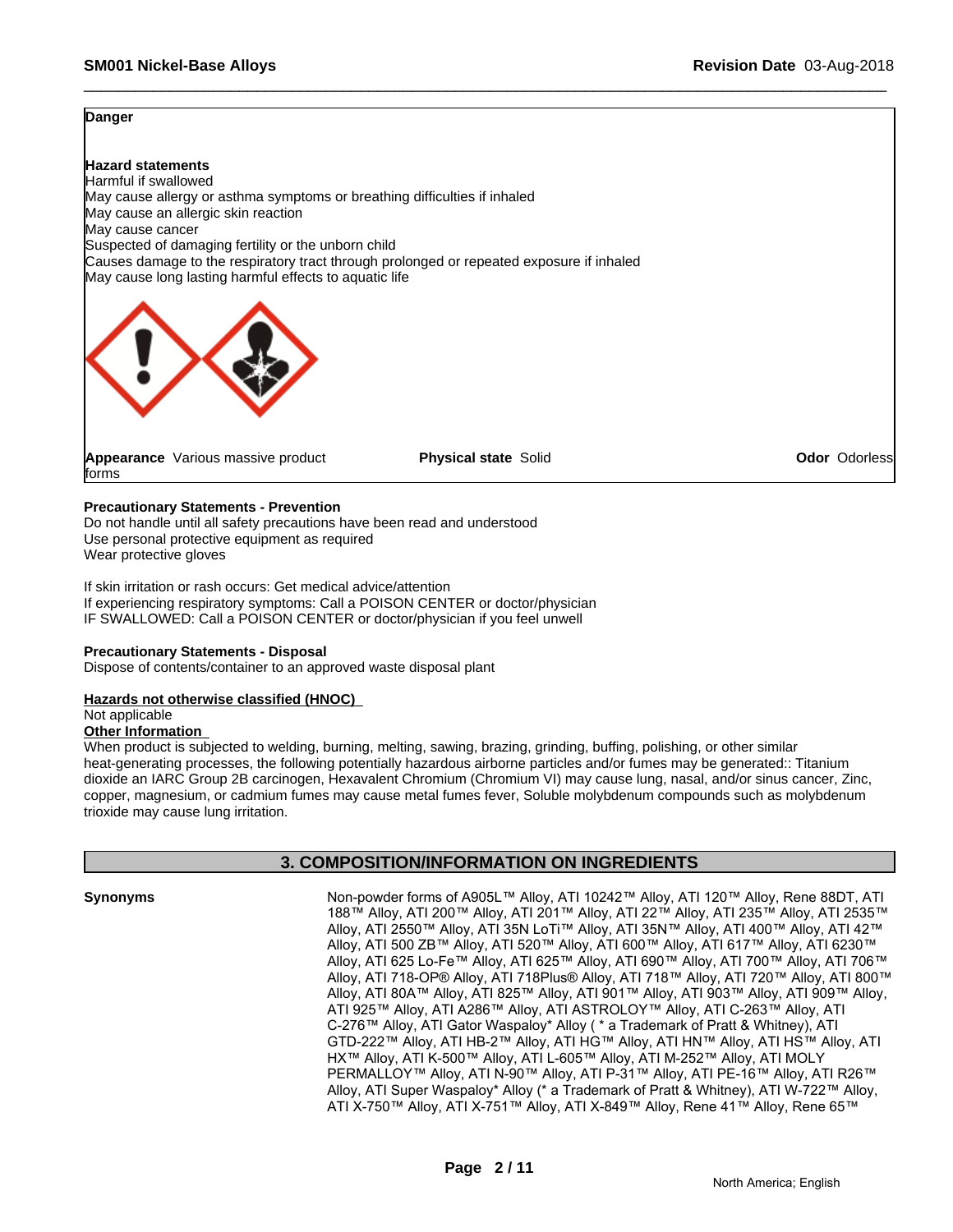Alloy, RENE 88 DT Alloy, RR1000\* (\* a Trademark of Rolls-Royce plc), TJA-1537® Hi-Carb Alloy, TJA-1537® Lo-Carb Alloy, Waspaloy\* Alloy (\* a Trademark of Pratt & Whitney).

| <b>Chemical Name</b> | CAS No.   | Weight-%   |
|----------------------|-----------|------------|
| Nickel               | 7440-02-0 | $30 - 100$ |
| Iron                 | 7439-89-6 | $0 - 42$   |
| Chromium             | 7440-47-3 | $0 - 35$   |
| Cobalt               | 7440-48-4 | $0 - 35$   |
| Copper               | 7440-50-8 | $0 - 35$   |
| Molybdenum           | 7439-98-7 | $0 - 26$   |
| Tungsten             | 7440-33-7 | $0 - 16$   |
| Niobium (Columbium)  | 7440-03-1 | $0 - 6$    |
| Tantalum             | 7440-25-7 | $0 - 5$    |
| Titanium             | 7440-32-6 | $0 - 5$    |
| Aluminum             | 7429-90-5 | $0 - 5$    |
| Manganese            | 7439-96-5 | $0 - 5$    |

# **4. FIRST AID MEASURES**

.

#### **First aid measures**

**Eye contact** In the case of particles coming in contact with eyes during processing, treat as with any foreign object. **Skin Contact In the case of skin irritation or allergic reactions see a physician. Inhalation** If excessive amounts of smoke, fume, or particulate are inhaled during processing, remove to fresh air and consult a qualified health professional. **Ingestion** Not an expected route of exposure. **Most important symptoms and effects, both acute and delayed**

**Symptoms** May cause allergic skin reaction. May cause acute gastrointestinal effects if swallowed.

#### **Indication of any immediate medical attention and special treatment needed**

**Note to physicians** Treat symptomatically.

# **5. FIRE-FIGHTING MEASURES**

#### **Suitable extinguishing media**

Product not flammable in the form as distributed, flammable as finely divided particles or pieces resulting from processing of this product. Isolate large fires and allow to burn out. Smother small fires with salt (NaCl) or class D dry powder fire extinguisher.

**Unsuitable extinguishing media** Do not spray water on burning metal as an explosion may occur. This explosive characteristic is caused by the hydrogen and steam generated by the reaction of water with the burning material.

#### **Specific hazards arising from the chemical**

Intense heat. Very fine, high surface area material resulting from grinding, buffing, polishing, or similar processes of this product may ignite spontaneously at room temperature. WARNING: Fine particles resulting from grinding, buffing, polishing, or similar processes of this product may form combustible dust-air mixtures. Keep particles away from all ignition sources including heat, sparks, and flame. Prevent dust accumulations to minimize combustible dust hazard.

**Hazardous combustion products**Titanium dioxide an IARC Group 2B carcinogen, Hexavalent Chromium (Chromium VI) may cause lung, nasal, and/or sinus cancer, Zinc, copper, magnesium, or cadmium fumes may cause metal fumes fever, Soluble molybdenum compounds such as molybdenum trioxide may cause lung irritation.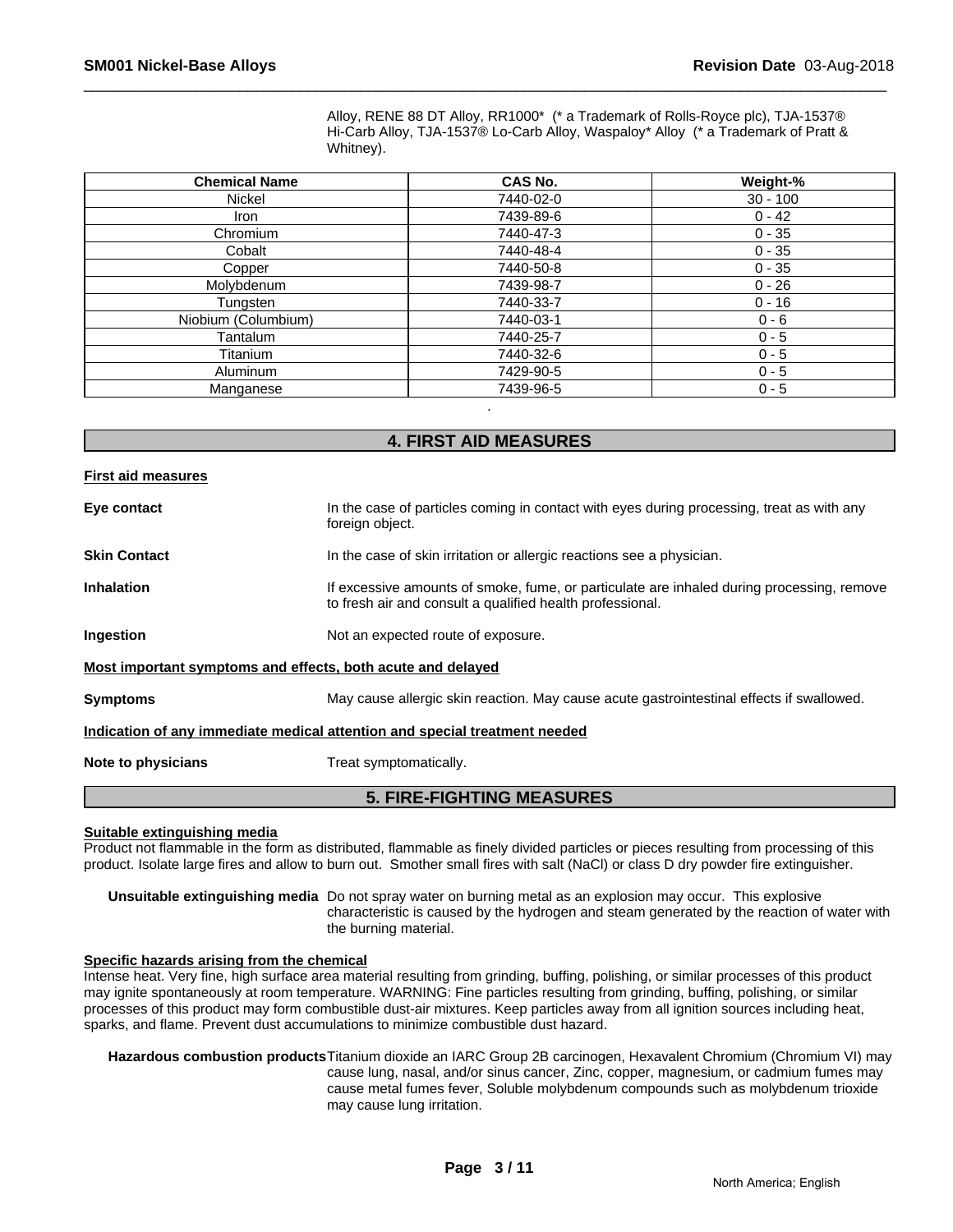#### **Explosion data Sensitivity to Mechanical Impact** None. **Sensitivity to Static Discharge** None.

#### **Protective equipment and precautions for firefighters**

Firefighters should wear self-contained breathing apparatus and full firefighting turnout gear.

# **6. ACCIDENTAL RELEASE MEASURES**

|                                                              | Personal precautions, protective equipment and emergency procedures                                                                                                                                                                                                                                                                                                                                                                                                                  |
|--------------------------------------------------------------|--------------------------------------------------------------------------------------------------------------------------------------------------------------------------------------------------------------------------------------------------------------------------------------------------------------------------------------------------------------------------------------------------------------------------------------------------------------------------------------|
| <b>Personal precautions</b>                                  | Use personal protective equipment as required.                                                                                                                                                                                                                                                                                                                                                                                                                                       |
| For emergency responders                                     | Use personal protective equipment as required.                                                                                                                                                                                                                                                                                                                                                                                                                                       |
| <b>Environmental precautions</b>                             |                                                                                                                                                                                                                                                                                                                                                                                                                                                                                      |
| <b>Environmental precautions</b>                             | Not applicable to massive product.                                                                                                                                                                                                                                                                                                                                                                                                                                                   |
| Methods and material for containment and cleaning up         |                                                                                                                                                                                                                                                                                                                                                                                                                                                                                      |
| <b>Methods for containment</b>                               | Not applicable to massive product.                                                                                                                                                                                                                                                                                                                                                                                                                                                   |
| Methods for cleaning up                                      | Not applicable to massive product.                                                                                                                                                                                                                                                                                                                                                                                                                                                   |
|                                                              | 7. HANDLING AND STORAGE                                                                                                                                                                                                                                                                                                                                                                                                                                                              |
| <b>Precautions for safe handling</b>                         |                                                                                                                                                                                                                                                                                                                                                                                                                                                                                      |
| Advice on safe handling                                      | Very fine, high surface area material resulting from grinding, buffing, polishing, or similar<br>processes of this product may ignite spontaneously at room temperature. WARNING: Fine<br>particles resulting from grinding, buffing, polishing, or similar processes of this product may<br>form combustible dust-air mixtures. Keep particles away from all ignition sources including<br>heat, sparks, and flame. Prevent dust accumulations to minimize combustible dust hazard. |
| Conditions for safe storage, including any incompatibilities |                                                                                                                                                                                                                                                                                                                                                                                                                                                                                      |
| <b>Storage Conditions</b>                                    | Keep chips, turnings, dust, and other small particles away from heat, sparks, flame and<br>other sources of ignition (i.e., pilot lights, electric motors and static electricity).                                                                                                                                                                                                                                                                                                   |
| Incompatible materials                                       | Dissolves in hydrofluoric acid. Ignites in the presence of fluorine. When heated above<br>200°C, reacts exothermically with the following: Chlorine, bromine, halocarbons, carbon                                                                                                                                                                                                                                                                                                    |

# **8. EXPOSURE CONTROLS/PERSONAL PROTECTION**

tetrachloride, carbon tetrafluoride, and freon.

#### **Control parameters**

| <b>Chemical Name</b>    | <b>ACGIH TLV</b>                                                                  | <b>OSHA PEL</b>                                                |  |
|-------------------------|-----------------------------------------------------------------------------------|----------------------------------------------------------------|--|
| Nickel<br>7440-02-0     | TWA: $1.5 \text{ mg/m}^3$ inhalable fraction                                      | TWA: 1 mg/m <sup>3</sup>                                       |  |
| Iron<br>7439-89-6       |                                                                                   |                                                                |  |
| Copper<br>7440-50-8     | TWA: $0.2 \text{ mg/m}^3$ fume TWA: 1 mg/m <sup>3</sup> Cu<br>dust and mist       | TWA: $0.1 \text{ mg/m}^3$ fume<br>TWA: 1 $mg/m3$ dust and mist |  |
| Cobalt<br>7440-48-4     | TWA: 0.02 mg/m <sup>3</sup> TWA: 0.02 mg/m <sup>3</sup> Co                        | TWA: $0.1 \text{ mg/m}^3$ dust and fume                        |  |
| Chromium<br>7440-47-3   | TWA: $0.5 \text{ mg/m}^3$                                                         | TWA: 1 mg/m <sup>3</sup>                                       |  |
| Molybdenum<br>7439-98-7 | TWA: 10 $mg/m3$ inhalable fraction<br>TWA: $3 \text{ mg/m}^3$ respirable fraction |                                                                |  |
| Tungsten                | STEL: 10 mg/m <sup>3</sup> STEL: 10 mg/m <sup>3</sup> W                           | (vacated) STEL: 10 mg/m <sup>3</sup> (vacated) STEL:           |  |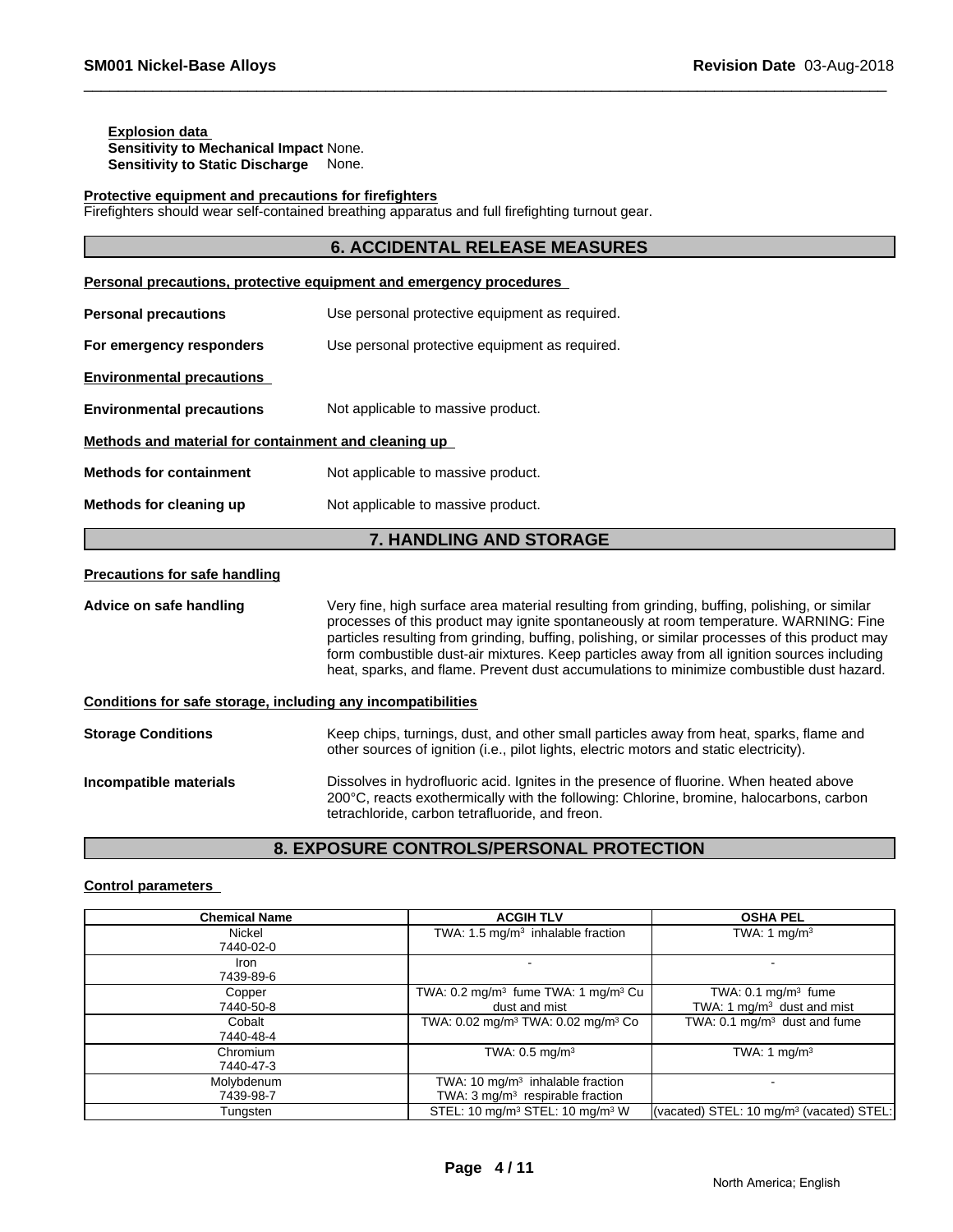| 7440-33-7           | TWA: 5 mg/m <sup>3</sup> TWA: 5 mg/m <sup>3</sup> W | 10 mg/m $3 \text{ W}$                                             |
|---------------------|-----------------------------------------------------|-------------------------------------------------------------------|
| Niobium (Columbium) |                                                     |                                                                   |
| 7440-03-1           |                                                     |                                                                   |
| Titanium            |                                                     |                                                                   |
| 7440-32-6           |                                                     |                                                                   |
| Tantalum            |                                                     | TWA: $5 \text{ mg/m}^3$                                           |
| 7440-25-7           |                                                     |                                                                   |
| Manganese           | TWA: $0.02 \text{ mg/m}^3$ respirable fraction      | (vacated) STEL: 3 mg/m <sup>3</sup> fume                          |
| 7439-96-5           | TWA: 0.1 mg/m <sup>3</sup> inhalable fraction TWA:  | (vacated) Ceiling: 5 mg/m <sup>3</sup>                            |
|                     | $0.02$ mg/m <sup>3</sup> Mn                         | Ceiling: 5 mg/m <sup>3</sup> fume Ceiling: 5 mg/m <sup>3</sup> Mn |
|                     | TWA: $0.1 \text{ mg/m}^3$ Mn                        |                                                                   |
| Aluminum            | TWA: 1 $mg/m3$ respirable fraction                  | TWA: 15 $mg/m3$ total dust                                        |
| 7429-90-5           |                                                     | TWA: $5 \text{ mg/m}^3$ respirable fraction                       |

#### **Appropriate engineering controls**

**Engineering Controls Avoid generation of uncontrolled particles.** 

#### **Individual protection measures, such as personal protective equipment**

**Eye/face protection** When airborne particles may be present, appropriate eye protection is recommended. For example, tight-fitting goggles, foam-lined safety glasses or other protective equipment that shield the eyes from particles. **Skin and body protection** Fire/flame resistant/retardant clothing may be appropriate during hot work with the product. Cut-resistant gloves and/or protective clothing may be appropriate when sharp surfaces are present. **Respiratory protection** When particulates/fumes/gases are generated and if exposure limits are exceeded or irritation is experienced, proper approved respiratory protection should be worn. Positive-pressure supplied air respirators may be required for high airborne contaminant concentrations. Respiratory protection must be provided in accordance with current local regulations. **General Hygiene Considerations** Handle in accordance with good industrial hygiene and safety practice.

# **9. PHYSICAL AND CHEMICAL PROPERTIES**

#### **Information on basic physical and chemical properties**

| Various massive product forms<br>Odorless<br>Odor<br>metallic Grey silver<br><b>Odor threshold</b><br>Not applicable<br>Remarks • Method<br><b>Property</b><br><b>Values</b><br>Not applicable<br>1420 - 1450 °C / 2590 - 2650 °F<br>Melting point/freezing point<br>Not applicable<br>Product not flammable in the form as distributed.<br>flammable as finely divided particles or pieces<br>resulting from processing of this product<br><b>Upper flammability limit:</b><br>Lower flammability limit:<br>Not applicable<br>Not applicable<br>7-9<br>Insoluble<br>Not applicable<br>Not applicable<br>$\overline{\phantom{0}}$<br>Not applicable<br>- | <b>Physical state</b>            | Solid |  |
|----------------------------------------------------------------------------------------------------------------------------------------------------------------------------------------------------------------------------------------------------------------------------------------------------------------------------------------------------------------------------------------------------------------------------------------------------------------------------------------------------------------------------------------------------------------------------------------------------------------------------------------------------------|----------------------------------|-------|--|
|                                                                                                                                                                                                                                                                                                                                                                                                                                                                                                                                                                                                                                                          | Appearance                       |       |  |
|                                                                                                                                                                                                                                                                                                                                                                                                                                                                                                                                                                                                                                                          | Color                            |       |  |
|                                                                                                                                                                                                                                                                                                                                                                                                                                                                                                                                                                                                                                                          |                                  |       |  |
|                                                                                                                                                                                                                                                                                                                                                                                                                                                                                                                                                                                                                                                          | рH                               |       |  |
|                                                                                                                                                                                                                                                                                                                                                                                                                                                                                                                                                                                                                                                          |                                  |       |  |
|                                                                                                                                                                                                                                                                                                                                                                                                                                                                                                                                                                                                                                                          | Boiling point / boiling range    |       |  |
|                                                                                                                                                                                                                                                                                                                                                                                                                                                                                                                                                                                                                                                          | <b>Flash point</b>               |       |  |
|                                                                                                                                                                                                                                                                                                                                                                                                                                                                                                                                                                                                                                                          | <b>Evaporation rate</b>          |       |  |
|                                                                                                                                                                                                                                                                                                                                                                                                                                                                                                                                                                                                                                                          | Flammability (solid, gas)        |       |  |
|                                                                                                                                                                                                                                                                                                                                                                                                                                                                                                                                                                                                                                                          |                                  |       |  |
|                                                                                                                                                                                                                                                                                                                                                                                                                                                                                                                                                                                                                                                          |                                  |       |  |
|                                                                                                                                                                                                                                                                                                                                                                                                                                                                                                                                                                                                                                                          | <b>Flammability Limit in Air</b> |       |  |
|                                                                                                                                                                                                                                                                                                                                                                                                                                                                                                                                                                                                                                                          |                                  |       |  |
|                                                                                                                                                                                                                                                                                                                                                                                                                                                                                                                                                                                                                                                          |                                  |       |  |
|                                                                                                                                                                                                                                                                                                                                                                                                                                                                                                                                                                                                                                                          | Vapor pressure                   |       |  |
|                                                                                                                                                                                                                                                                                                                                                                                                                                                                                                                                                                                                                                                          | Vapor density                    |       |  |
|                                                                                                                                                                                                                                                                                                                                                                                                                                                                                                                                                                                                                                                          | <b>Specific Gravity</b>          |       |  |
|                                                                                                                                                                                                                                                                                                                                                                                                                                                                                                                                                                                                                                                          | <b>Water solubility</b>          |       |  |
|                                                                                                                                                                                                                                                                                                                                                                                                                                                                                                                                                                                                                                                          | Solubility in other solvents     |       |  |
|                                                                                                                                                                                                                                                                                                                                                                                                                                                                                                                                                                                                                                                          | <b>Partition coefficient</b>     |       |  |
|                                                                                                                                                                                                                                                                                                                                                                                                                                                                                                                                                                                                                                                          | <b>Autoignition temperature</b>  |       |  |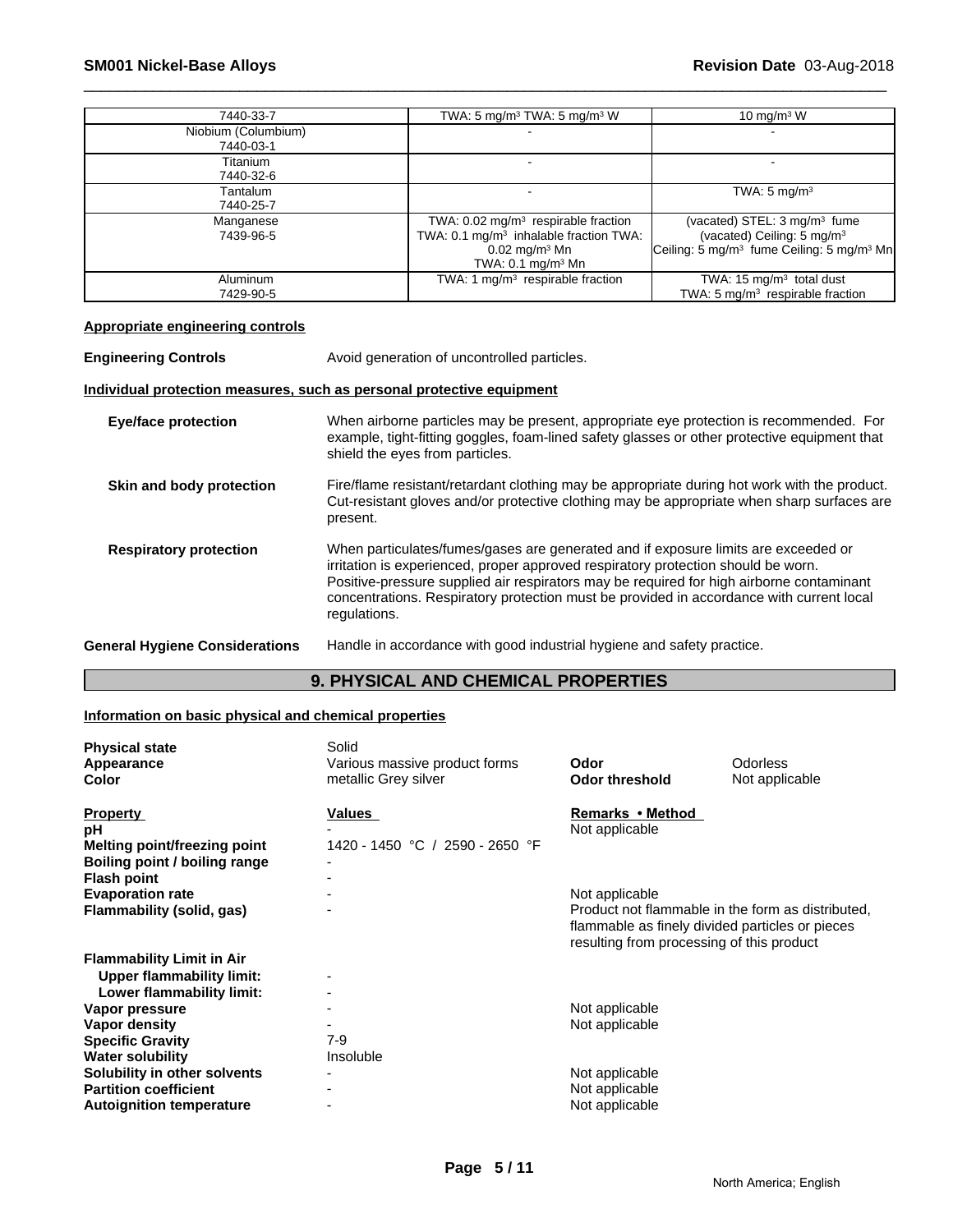| Decomposition temperature<br><b>Kinematic viscosity</b><br><b>Dynamic viscosity</b><br><b>Explosive properties</b><br><b>Oxidizing properties</b><br><b>Other Information</b> | Not applicable<br>Not applicable | Not applicable<br>Not applicable<br>Not applicable |
|-------------------------------------------------------------------------------------------------------------------------------------------------------------------------------|----------------------------------|----------------------------------------------------|
| Softening point<br><b>Molecular weight</b><br><b>VOC Content (%)</b><br><b>Density</b><br><b>Bulk density</b>                                                                 | Not applicable                   |                                                    |

# **10. STABILITY AND REACTIVITY**

# **Reactivity**

Not applicable

#### **Chemical stability**

Stable under normal conditions.

#### **Possibility of Hazardous Reactions**

None under normal processing.

Hazardous polymerization Hazardous polymerization does not occur.

#### **Conditions to avoid**

Dust formation and dust accumulation.

#### **Incompatible materials**

Dissolves in hydrofluoric acid. Ignites in the presence of fluorine. When heated above 200°C, reacts exothermically with the following: Chlorine, bromine, halocarbons, carbon tetrachloride, carbon tetrafluoride, and freon.

# **Hazardous Decomposition Products**

When product is subjected to welding, burning, melting, sawing, brazing, grinding, buffing, polishing, or other similar heat-generating processes, the following potentially hazardous airborne particles and/or fumes may be generated:: Titanium dioxide an IARC Group 2B carcinogen, Hexavalent Chromium (Chromium VI) may cause lung, nasal, and/or sinus cancer, Soluble molybdenum compounds such as molybdenum trioxide may cause lung irritation.

# **11. TOXICOLOGICAL INFORMATION**

#### **Information on likely routes of exposure**

#### **Product Information**

| <b>Inhalation</b>   | Not an expected route of exposure for product in massive form. |
|---------------------|----------------------------------------------------------------|
| Eye contact         | Not an expected route of exposure for product in massive form. |
| <b>Skin Contact</b> | May cause sensitization by skin contact.                       |
| Ingestion           | Not an expected route of exposure for product in massive form. |

| Chemical Name | Oral LD50         | <b>Dermal LD50</b> | <b>Inhalation LC50</b> |
|---------------|-------------------|--------------------|------------------------|
| Nickel        | $> 9000$ mg/kg bw |                    | $> 10.2$ mg/L          |
| 7440-02-0     |                   |                    |                        |
| Iron          | 98,600 mg/kg bw   |                    | $> 0.25$ mg/L          |
| 7439-89-6     |                   |                    |                        |
| Copper        | 481 mg/kg bw      | $>2000$ mg/kg bw   | $>5.11$ mg/L           |
| 7440-50-8     |                   |                    |                        |
| Cobalt        | 550 mg/kg bw      | $>$ 2000 mg/kg bw  | $<$ 0.05 mg/L          |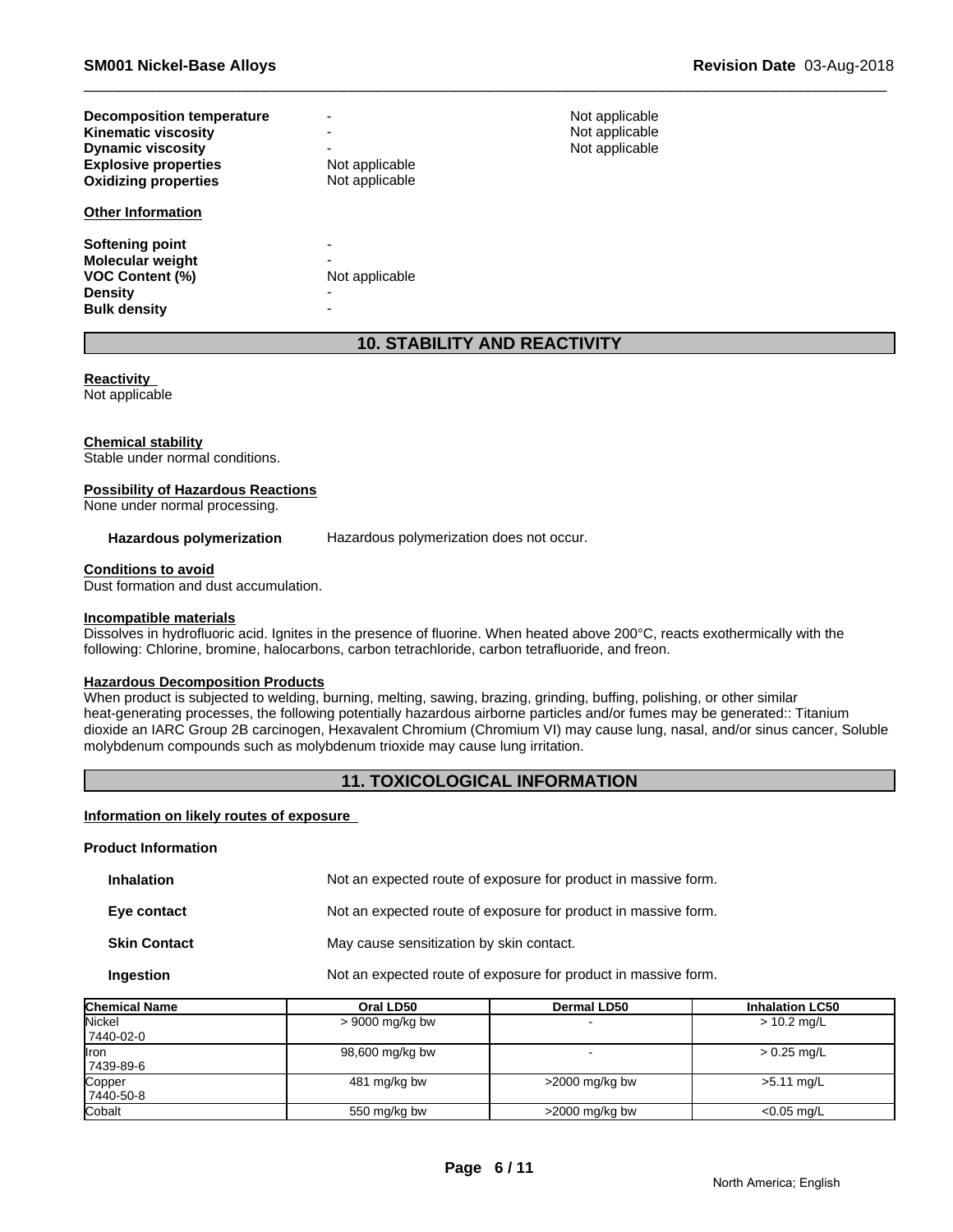| 7440-48-4                        |                     |                   |               |
|----------------------------------|---------------------|-------------------|---------------|
| Chromium<br>17440-47-3           | $>$ 3400 mg/kg bw   |                   | $> 5.41$ mg/L |
| Molybdenum<br>  7439-98-7        | > 2000 mg/kg bw     | > 2000 mg/kg bw   | $> 5.10$ mg/L |
| Tungsten<br>7440-33-7            | > 2000 mg/kg bw     | > 2000 mg/kg bw   | $> 5.4$ mg/L  |
| Niobium (Columbium)<br>7440-03-1 | $> 10,000$ mg/kg bw | $>$ 2000 mg/kg bw |               |
| <b>Titanium</b><br>7440-32-6     | $> 5000$ mg/kg bw   |                   |               |
| <b>Tantalum</b><br>7440-25-7     | > 2000 mg/kg bw     | > 2000 mg/kg bw   | $> 5.18$ mg/L |
| Manganese<br>7439-96-5           | $>2000$ mg/kg bw    |                   | $>5.14$ mg/L  |
| Aluminum<br>17429-90-5           | 15,900 mg/kg bw     |                   | $> 1$ mg/L    |

#### **Information on toxicological effects**

**Symptoms** May cause sensitization by skin contact. May cause allergy or asthma symptoms or breathing difficulties if inhaled. May cause acute gastrointestinal effects if swallowed.

#### **Delayed and immediate effects as well as chronic effects from short and long-term exposure**

| <b>Acute toxicity</b><br><b>Skin corrosion/irritation</b><br>Serious eye damage/eye irritation<br><b>Sensitization</b><br>Germ cell mutagenicity | Harmful if swallowed. Cobalt-containing powders may be fatal if inhaled.<br>Product not classified.<br>Product not classified.<br>May cause sensitization by skin contact. Cobalt-containing alloys may cause sensitization<br>by inhalation.<br>Product not classified. |
|--------------------------------------------------------------------------------------------------------------------------------------------------|--------------------------------------------------------------------------------------------------------------------------------------------------------------------------------------------------------------------------------------------------------------------------|
|                                                                                                                                                  |                                                                                                                                                                                                                                                                          |
| Carcinogenicity                                                                                                                                  | May cause cancer by inhalation.                                                                                                                                                                                                                                          |

| <b>Chemical Name</b> | <b>ACGIH</b> | <b>IARC</b> | <b>NTP</b>             | <b>OSHA</b> |
|----------------------|--------------|-------------|------------------------|-------------|
| <b>Nickel</b>        |              | Group 1     | Known                  | $\lambda$   |
| 7440-02-0            |              | Group 2B    | Reasonably Anticipated |             |
| Cobalt               | A3           | Group 2A    | Known                  | $\lambda$   |
| 7440-48-4            |              | Group 2B    |                        |             |
| Chromium             |              | Group 3     |                        |             |
| 7440-47-3            |              |             |                        |             |

**STOT - single exposure<br>STOT - repeated exposure** 

**Reproductive toxicity** Possible risk of impaired fertility.<br>**STOT - single exposure** Product not classified. **STOT - repeated exposure** Causes disorder and damage to the: Respiratory System.<br>**Aspiration hazard** Product not classified. Product not classified.

# **12. ECOLOGICAL INFORMATION**

#### **Ecotoxicity**

This product as shipped is classified for aquatic chronic toxicity.

| <b>Chemical Name</b> | Algae/aquatic plants    | <b>Fish</b>                                        | Toxicity to                 | <b>Crustacea</b>              |
|----------------------|-------------------------|----------------------------------------------------|-----------------------------|-------------------------------|
|                      |                         |                                                    | microorganisms              |                               |
| Nickel               | NOEC/EC10 values range  | The 96h LC50s values range                         | The 30 min EC50 of nickel   | The 48h LC50s values range    |
| 7440-02-0            | from $12.3 \mu q/l$ for | from 0.4 mg Ni/L for                               | for activated sludge was 33 | from 0.013 mg Ni/L for        |
|                      |                         | Scenedesmus accuminatus Pimephales promelas to 320 | mg Ni/L.                    | Ceriodaphnia dubia to 4970    |
|                      | to 425 µg/l for         | mg Ni/L for Brachydanio                            |                             | Img Ni/L for Daphnia magna.   |
|                      | Pseudokirchneriella     | rerio.                                             |                             |                               |
|                      | subcapitata.            |                                                    |                             |                               |
| Iron                 |                         | The 96 h LC50 of 50% iron                          | The 3 h EC50 of iron oxide  | The 48 h EC50 of iron oxide I |
| 7439-89-6            |                         | loxide black in water to Danio                     | for activated sludge was    | to Daphnia magna was          |
|                      |                         | rerio was greater than                             | greater than 10,000 mg/L.   | greater than 100 mg/L.        |
|                      |                         | 10,000 mg/L.                                       |                             |                               |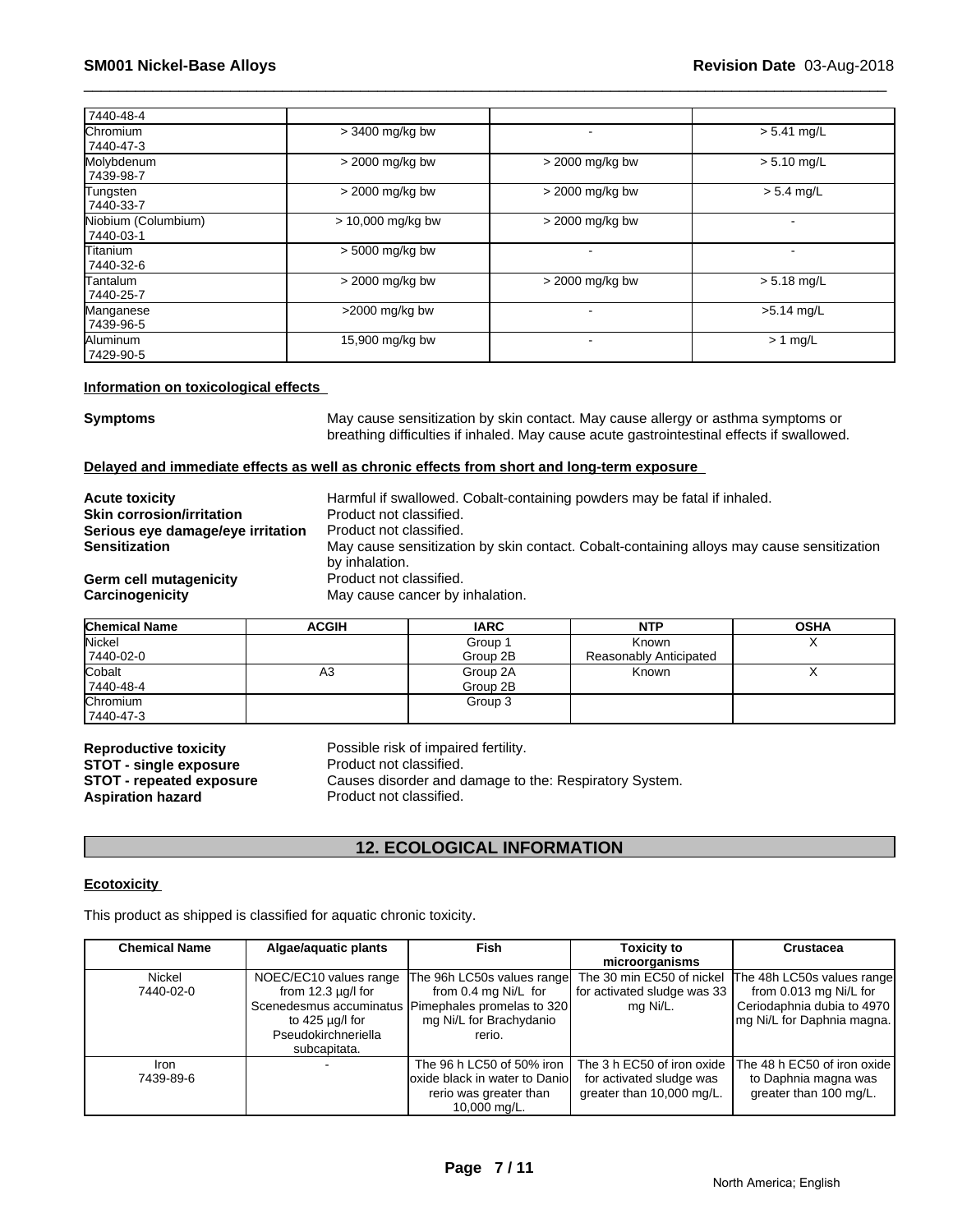| Copper<br>7440-50-8<br>Cobalt    | The 72 h EC50 values of<br>copper chloride to<br>Pseudokirchneriella<br>subcapitata ranged between<br>30 µg/L (pH 7.02, hardness<br>250 mg/L CaCO3, DOC 1.95<br>mg/L) and 824 µg/L (pH<br>6.22, hardness 100 mg/L<br>CaCO3, DOC 15.8 mg/L).<br>The 72 h EC50 of cobalt | The 96-hr LC50 for<br>Pimephales promelas<br>exposed to Copper sulfate<br>ranged from 256.2 to 38.4<br>ug/L with water hardness<br>increasing from 45 to 255.7<br>mg/L.<br>The 96h LC50 of cobalt                   | The 24 h NOEC of copper<br>chloride for activated sludge<br>ranged from 0.32 to 0.64 mg<br>of Cu/L.<br>The 3 h EC50 of cobalt | The 48 h LC50 values for<br>Daphnia magna exposed to<br>copper in natural water<br>ranged between 33.8 µg/L<br>(pH 6.1, hardness 12.4 mg/L<br>CaCO3, DOC 2.34 mg/L)<br>and 792 µg/L (pH 7.35,<br>hardness 139.7 mg/L<br>CaCO3, DOC 22.8 mg/L).<br>The 48 h LC50 of cobalt |
|----------------------------------|------------------------------------------------------------------------------------------------------------------------------------------------------------------------------------------------------------------------------------------------------------------------|---------------------------------------------------------------------------------------------------------------------------------------------------------------------------------------------------------------------|-------------------------------------------------------------------------------------------------------------------------------|---------------------------------------------------------------------------------------------------------------------------------------------------------------------------------------------------------------------------------------------------------------------------|
| 7440-48-4                        | dichloride to<br>Pseudokirchneriella<br>subcapitata was 144 ug of<br>Co/L.                                                                                                                                                                                             | dichloride ranged from 1.5<br>mg Co/L for Oncorhynchus<br>mykiss to 85 mg Co/L for<br>Danio rerio.                                                                                                                  | dichloride for activated<br>sludge was 120 mg of Co/L.                                                                        | dichloride ranged from 0.61<br>mg Co/L for Ceriodaphnia<br>dubia tested in soft,<br>DOM-free water to >1800mg<br>Co/L for Tubifex tubifex in<br>very hard water.                                                                                                          |
| Chromium<br>7440-47-3            |                                                                                                                                                                                                                                                                        |                                                                                                                                                                                                                     |                                                                                                                               |                                                                                                                                                                                                                                                                           |
| Molybdenum<br>7439-98-7          | The 72 h EC50 of sodium<br>molybdate dihydrate to<br>Pseudokirchneriella<br>subcapitata was 362.9 mg of<br>Mo/L.                                                                                                                                                       | The 96 h LC50 of sodium<br>molybdate dihydrate to<br>Pimephales promelas was<br>644.2 mg/L                                                                                                                          | The 3 h EC50 of<br>molybdenum trioxide for<br>activated sludge was 820<br>mg/L.                                               | The 48 h LC50 of sodium<br>molybdate dihydrate to<br>Ceriodaphnia dubia was<br>1,015 mg/L.<br>The 48 h LC50 of sodium<br>molybdate dihydrate to<br>Daphnia magna was greater<br>than 1,727.8 mg/L.                                                                        |
| Tungsten<br>7440-33-7            | The 72 h EC50 of sodium<br>tungstate to<br>Pseudokirchnerella<br>subcapitata was 31.0 mg of<br>W/L.                                                                                                                                                                    | The 96 h LC50 of sodium<br>tungstate to Danio rerio was<br>greater than 106 mg of W/L.                                                                                                                              | The 30 min EC50 of sodium<br>tungstate for activated<br>sludge were greater than<br>1000 mg/L.                                | The 48 h EC50 of sodium<br>tungstate to Daphnia magna<br>was greater than 96 mg of<br>W/L.                                                                                                                                                                                |
| Niobium (Columbium)<br>7440-03-1 | $\overline{a}$                                                                                                                                                                                                                                                         | $\overline{a}$                                                                                                                                                                                                      |                                                                                                                               | $\overline{a}$                                                                                                                                                                                                                                                            |
| Titanium<br>7440-32-6            | The 72 h EC50 of titanium<br>dioxide to<br>Pseudokirchnerella<br>subcapitata was 61 mg of<br><b>TiO2/L.</b>                                                                                                                                                            | The 96 h LC50 of titanium<br>dioxide to Cyprinodon<br>variegatus was greater than<br>10,000 mg of TiO2/L.<br>The 96 h LC50 of titanium<br>dioxide to Pimephales<br>promelas was greater than<br>1,000 mg of TiO2/L. | The 3 h EC50 of titanium<br>dioxide for activated sludge<br>were greater than 1000<br>mg/L.                                   | The 48 h EC50 of titanium<br>dioxide to Daphnia Magna<br>was greater than 1000 mg of<br>TiO2/L.                                                                                                                                                                           |
| Tantalum<br>7440-25-7            |                                                                                                                                                                                                                                                                        |                                                                                                                                                                                                                     |                                                                                                                               |                                                                                                                                                                                                                                                                           |
| Manganese<br>7439-96-5           | The 72 h EC50 of<br>manganese to<br>Desmodesmus subspicatus<br>was 2.8 mg of Mn/L.                                                                                                                                                                                     | The 96 h LC50 of<br>manganese to<br>Oncorhynchus mykiss was<br>greater than 3.6 mg of Mn/L                                                                                                                          | The 3 h EC50 of manganese<br>for activated sludge was<br>greater than 1000 mg/L.                                              | The 48 h EC50 of<br>manganese to Daphnia<br>magna was greater than 1.6<br>mg/L.                                                                                                                                                                                           |
| Aluminum<br>7429-90-5            | The 96-h EC50 values for<br>reduction of biomass of<br>Pseudokirchneriella<br>subcapitata in AAP-Medium<br>at pH 6, 7, and 8 were<br>estimated as 20.1, 5.4, and<br>150.6 µg/L, respectively, for<br>dissolved Al.                                                     | The 96 h LC50 of aluminum<br>to Oncorhynchus mykiss<br>was 7.4 mg of Al/L at pH 6.5<br>and 14.6 mg of Al/L at pH<br>7.5                                                                                             | ÷.                                                                                                                            | The 48-hr LC50 for<br>Ceriodaphnia dubia exposed<br>to Aluminium chloride<br>increased from 0.72 to<br>greater than 99.6 mg/L with<br>water hardness increasing<br>from 25 to 200 mg/L.                                                                                   |

**Persistence and degradability**

**Bioaccumulation**

.

.

**Other adverse effects** This product as shipped is not classified for acute environmental endpoints. However, when subjected to sawing or grinding, particles may be generated that are classified for aquatic acute toxicity.

# **13. DISPOSAL CONSIDERATIONS**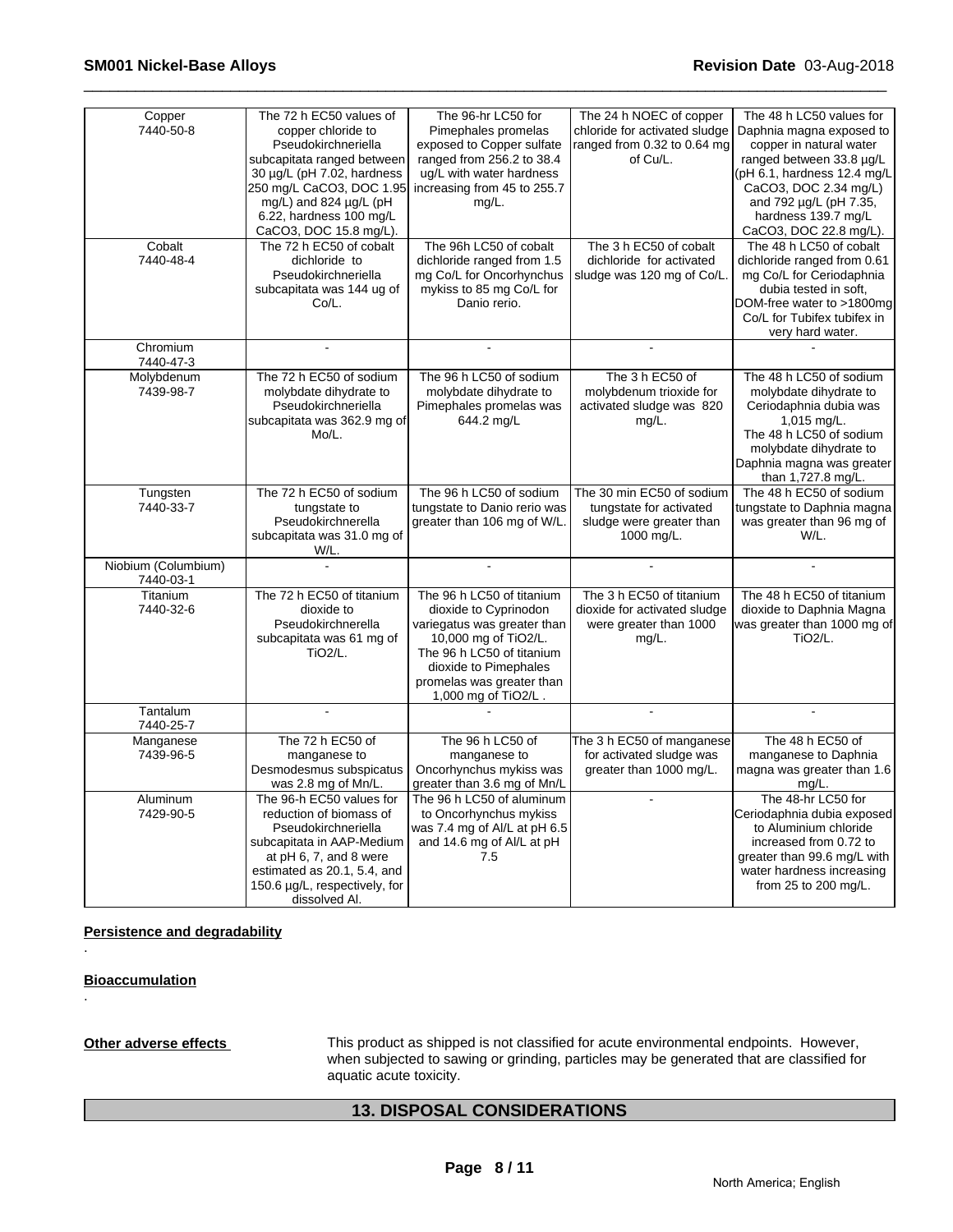#### **Waste treatment methods**

**Disposal of wastes** Disposal should be in accordance with applicable regional, national and local laws and regulations.

**Contaminated packaging Mone anticipated.** 

| <b>Chemical Name</b> | <b>\ - D Series Wastes</b><br><b>RCRA</b> |
|----------------------|-------------------------------------------|
| Chromium             | 5.0 mg/L regulatory level                 |
| 7440-47-3            |                                           |

This product contains one or more substances that are listed with the State of California as a hazardous waste.

# **14. TRANSPORT INFORMATION**

**DOT** Not regulated

# **15. REGULATORY INFORMATION**

| <b>International Inventories</b> |                   |  |
|----------------------------------|-------------------|--|
| <b>TSCA</b>                      | Complies          |  |
| <b>DSL/NDSL</b>                  | Complies          |  |
| <b>EINECS/ELINCS</b>             | Complies          |  |
| <b>ENCS</b>                      | Complies          |  |
| <b>IECSC</b>                     | Complies          |  |
| <b>KECL</b>                      | Complies          |  |
| <b>PICCS</b>                     | <b>Not Listed</b> |  |
| <b>AICS</b>                      | Complies          |  |

 **Legend:** 

 **TSCA** - United States Toxic Substances Control Act Section 8(b) Inventory

 **DSL/NDSL** - Canadian Domestic Substances List/Non-Domestic Substances List

 **EINECS/ELINCS** - European Inventory of Existing Chemical Substances/European List of Notified Chemical Substances

 **ENCS** - Japan Existing and New Chemical Substances

 **IECSC** - China Inventory of Existing Chemical Substances

 **KECL** - Korean Existing and Evaluated Chemical Substances

 **PICCS** - Philippines Inventory of Chemicals and Chemical Substances

 **AICS** - Australian Inventory of Chemical Substances

### **US Federal Regulations**

#### **SARA 313**

Section 313 of Title III of the Superfund Amendments and Reauthorization Act of 1986 (SARA). This product does not contain any chemicals which are subject to the reporting requirements of the Act and Title 40 of the Code of Federal Regulations, Part 372

| <b>Chemical Name</b>  | CAS No.   | Weiaht-%   | <b>SARA 313 - Threshold Values %</b> |
|-----------------------|-----------|------------|--------------------------------------|
| Nickel - 7440-02-0    | 7440-02-0 | $30 - 100$ |                                      |
| Copper - 7440-50-8    | 7440-50-8 | $0 - 35$   | IJ.                                  |
| Cobalt - 7440-48-4    | 7440-48-4 | 0 - 35     |                                      |
| Chromium - 7440-47-3  | 7440-47-3 | 0 - 35     | نا. ا                                |
| Manganese - 7439-96-5 | 7439-96-5 | u - 5      | 1.U                                  |

**SARA 311/312 Hazard Categories** 

| Acute health hazard               | Yes |
|-----------------------------------|-----|
| <b>Chronic Health Hazard</b>      | Yes |
| Fire hazard                       | N٥  |
| Sudden release of pressure hazard | N٥  |
| <b>Reactive Hazard</b>            | No  |

#### **CWA (Clean Water Act)**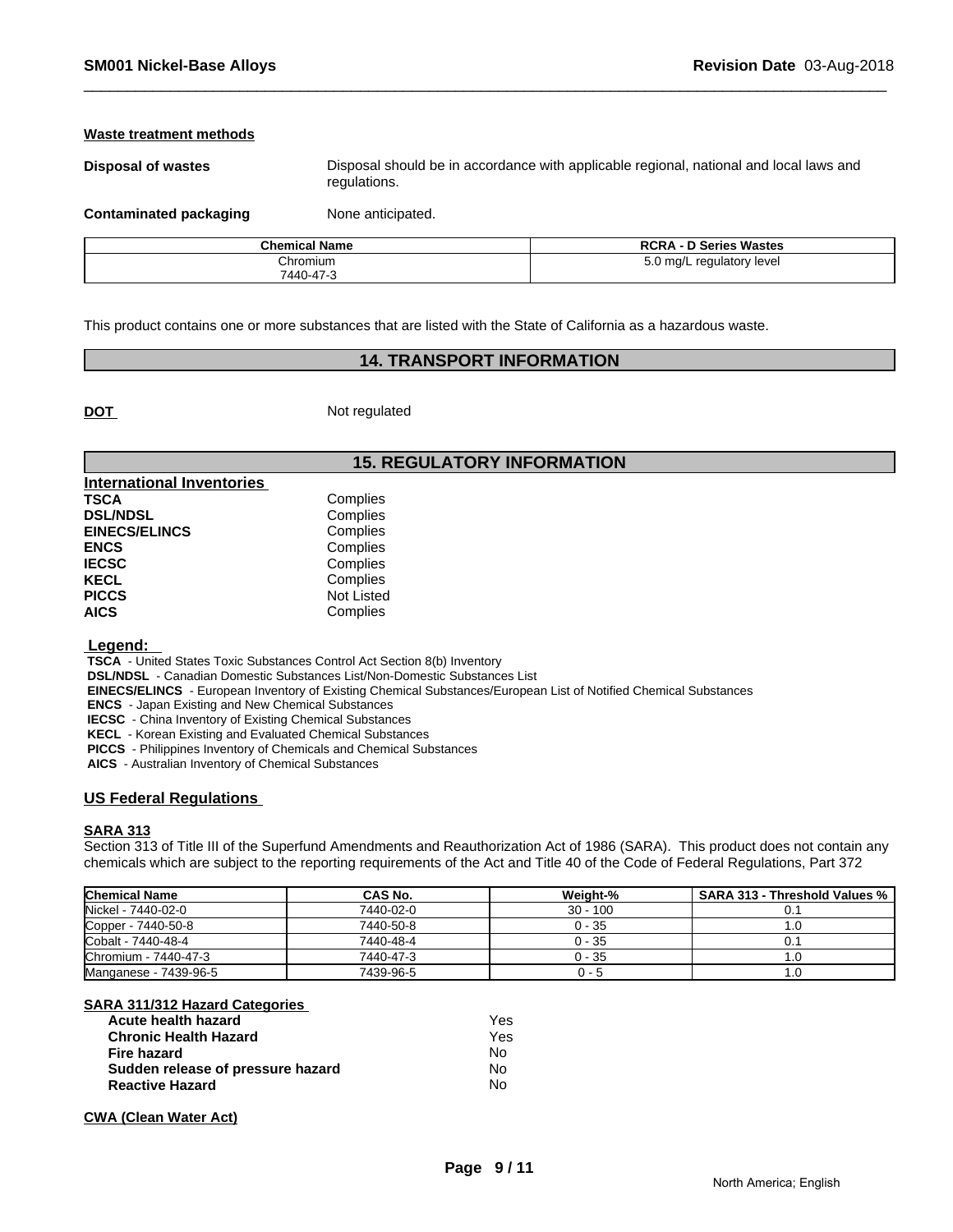This product contains the following substances which are regulated pollutants pursuant to the Clean Water Act (40 CFR 122.21 and 40 CFR 122.42)

| <b>Chemical Name</b> | <b>CWA - Reportable</b><br>Quantities | <b>CWA - Toxic Pollutants</b> | <b>CWA - Priority Pollutants</b> | <b>CWA - Hazardous</b><br><b>Substances</b> |
|----------------------|---------------------------------------|-------------------------------|----------------------------------|---------------------------------------------|
| Nickel               |                                       |                               |                                  |                                             |
| 7440-02-0            |                                       |                               |                                  |                                             |
| Copper               |                                       |                               |                                  |                                             |
| 7440-50-8            |                                       |                               |                                  |                                             |
| Chromium             |                                       |                               |                                  |                                             |
| 7440-47-3            |                                       |                               |                                  |                                             |

# **CERCLA**

This material, as supplied, contains one or more substances regulated as a hazardous substance under the Comprehensive Environmental Response Compensation and Liability Act (CERCLA) (40 CFR 302)

| <b>Chemical Name</b> | <b>Hazardous Substances RQs</b> |
|----------------------|---------------------------------|
| Nickel               | 100 lb                          |
| 7440-02-0            |                                 |
| Copper               | 5000 lb                         |
| 7440-50-8            |                                 |
| Chromium             | 5000 lb                         |
| 7440-47-3            |                                 |

### **US State Regulations**

#### **California Proposition 65**

This product contains the Proposition 65 chemicals listed below. Proposition 65 warning label available at ATImetals.com.

| <b>Chemical Name</b>       | California<br><b>Proposition 65</b> |
|----------------------------|-------------------------------------|
| Nickel<br>- -<br>7440-02-0 | Carcinogen                          |
| 7440<br>0-48-4<br>Cobalt   | Carcinogen                          |

#### **U.S. State Right-to-Know Regulations**

| <b>Chemical Name</b>    | New Jersey | <b>Massachusetts</b> | Pennsylvania |
|-------------------------|------------|----------------------|--------------|
| Nickel<br>7440-02-0     | X          | х                    | X            |
| Copper<br>7440-50-8     | X          | X                    | X            |
| Cobalt<br>7440-48-4     | X          | X                    | X            |
| Chromium<br>7440-47-3   | X          | X                    | X            |
| Molybdenum<br>7439-98-7 | X          | X                    | X            |
| Tungsten<br>7440-33-7   | X          | X                    | X            |
| Titanium<br>7440-32-6   | X          |                      |              |
| Tantalum<br>7440-25-7   | X          | X                    | X            |
| Manganese<br>7439-96-5  | X          | X                    | X            |
| Aluminum<br>7429-90-5   | X          | X                    | X            |

#### **U.S. EPA Label Information**

**EPA Pesticide Registration Number** Not applicable

| <b>16. OTHER INFORMATION</b> |                         |                       |                           |                                                     |
|------------------------------|-------------------------|-----------------------|---------------------------|-----------------------------------------------------|
| <b>NFPA</b>                  | <b>Health hazards 1</b> | <b>Flammability 0</b> | <b>Instability 0</b>      | <b>Physical and Chemical</b>                        |
| <u>HMIS</u>                  | Health hazards 2*       | <b>Flammability 0</b> | <b>Physical hazards</b> 0 | <b>Properties -</b><br><b>Personal protection X</b> |